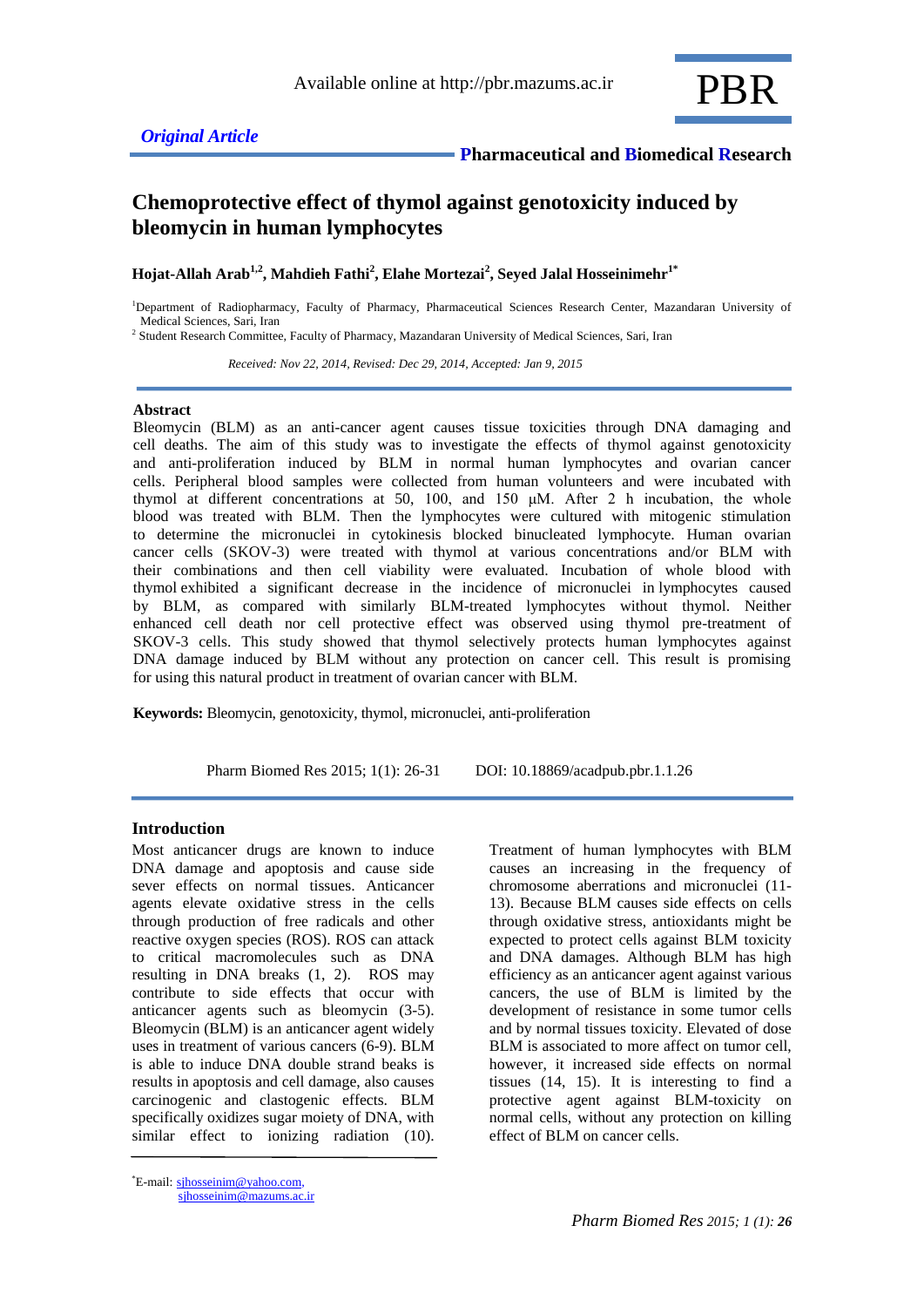Thymol is a natural phenolic compound that presents in various plants, such as thyme (Lamiaceae) and Zataria (16-18). Several biological properties were reported for thymol that has anti-inflammatory activity (19) and protective effects against toxicity are via antioxidant effects in liver and lymphocytes (20-22). Antioxidant, anti-inflammatory effect, and anti-lipid peroxidation of thymol are contributed to protective effects against toxicity related to oxidative stress in cells (20, 23).

The present study was investigated the protective effect of thymol against genotoxicity induced by BLM in human normal lymphocytes and anti-proliferative effect on human ovarian cancer cells.

# **Materials and methods**

# *Chemicals*

Bleomycin (LYOBLE, India) was dissolved in sterile water at stock solution and diluted with cell culture medium. 3-[4,5-dimethylthiazol-2 yl]-2,5-diphenyl tetrazoliumbromide (MTT) was purchased from Sigma (USA). Thymol was from Merck (Germany).

# *Cell culture*

After obtaining permission from medical research committee of the university, this study was performed. Non-smoking healthy male volunteers, ages between 20 to 25 years were enrolled in this study. Human ovarian cancer (SKOV-3) cells were got from the Pasture Institute of Iran and cultured at 37 °C and 5%  $CO<sub>2</sub>$  in Roswell Park Memorial Institute (RPMI)<br>1640 medium (Gibco, Paisley, UK) medium (Gibco, Paisley, UK) supplemented with 10% fetal bovine serum (FBS) and 100 µg/ml penicillin–streptomycin (Gibco, UK). Experiments on cells were performed in the exponential growth phase.

# *Micronuclei assay*

Ten mL whole blood was collected in heparinized tube and divided in 1.5 mL tube at 0.9 mL. Blood samples were treated with 100 μL solution of thymol at the concentrations 50, 100, or 150 μM (final concentrations). These samples were incubated for two hours at 37 °C. Thymol was dissolved in ethanol and diluted in cultural medium. Ethanol concentration was same in control and thymol solutions (0.2%). At each concentration and for each volunteer, tubes were treatment with bleomycin (10 μg/ml) and then incubated for 3 h. After incubation, 5 mL RPMI medium was added to each blood sample

tubes and then centrifuged for 1500 g for 8 min. After washing cells, 0.5 mL of each sample (control and BLM samples in duplicate) was added to 4.4 mL of RPMI 1640 culture medium (Gibco, USA), which contained 10% fetal calf serum. Then phytohemagglutinin (100 ul/5ml, Gibco, USA) was added to cultures as lymphocyte stimulator. All cultures were incubated at 37 °C in a humidified atmosphere of 5%  $CO<sub>2</sub>$  and 95% air. Cytochalasin B (Sigma, USA) was added after 44 h of culture. Following 72 h of incubation, the cells were collected by centrifugation for 7 min at 3500 rpm, re-suspended in cold potassium chloride. Cells immediately fixed in a fixative solution as methanol: acetic acid two times. After air-dried, cells were stained with Giemsa solution (10%). All slides were evaluated at  $100\times$  magnification in order to determine the frequency of micronuclei in the cytokinesis-blocked binucleated cells with a well-preserved cytoplasm (24). At each concentration and for each volunteer, 1000 binucleated lymphocyte cells were examined from the BLM, BLM+thymol, thymol, and control cultures to record the frequency of micronuclei.

# *Cell anti-proliferation assay*

Untreated and treated SKOV-3 cells were subjected to cell proliferation assay using MTT to quantify the metabolic activity to cleave tetrazolium salts (25, 26). Cells (20,000) were seeded in 96-well plates and incubated for 24 h. Cells were treated with thymol at various concentrations (50, 100 and 150 µM) and incubated for 2 h at 37  $\degree$ C and 5% CO<sub>2</sub>. After incubation, BLM was added at concentration 10 µg/mL to each well. All testing and control groups were in four independent wells. At 48 hours of culture, 20  $\mu L$  MTT (5 mg/ml in phosphate buffer saline) was added to each well, and culturing was continued for 4 hours. Then, culture supernatant was discarded and replaced by 150 µL isopropanol (0.1% HCl), and the cell plates were shaken for 30 minutes. Finally, the absorbance of every culture well was read on an ELISA Reader (Bioteck, USA).

# *Statistical analysis*

Data were presented as mean ± standard deviation (SD) of three or four independent experiments. Data were compared with Student T-test and the differences were considered significant if the p value  $< 0.05$ .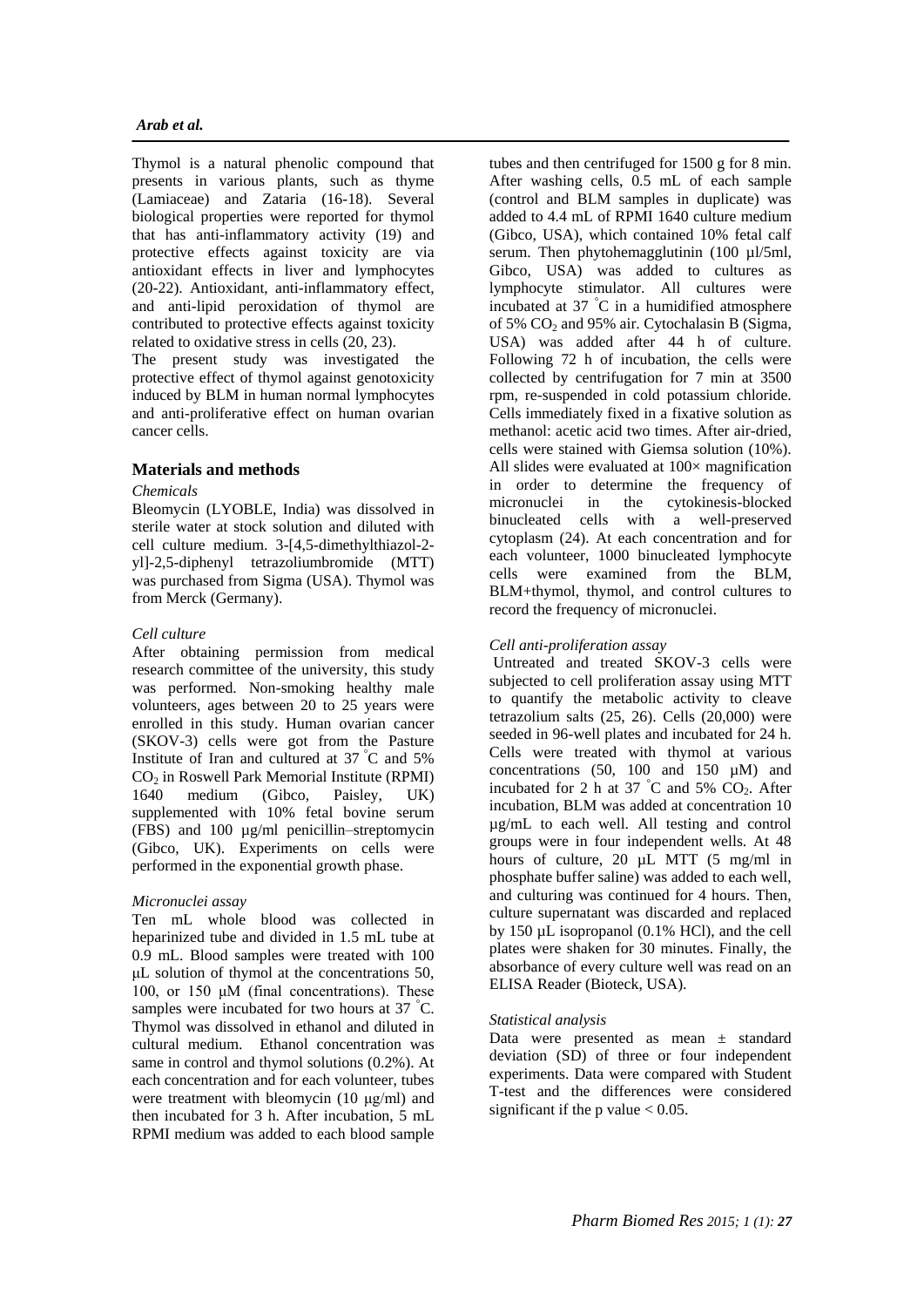#### **Results**

*Genotoxicity assay* A typical micronucleus in binucleoutided human lymphocyte is shown in figure 1.



**Figure 1** A typical binucleated lymphocyte with micronuclei in our study.

The percentage of micronuclei in binucleated lymphocytes in human bloods treated with BLM was  $7.79 \pm 2.0$ , while the percentage in nontreated control lymphocytes was  $0.23 \pm 0.21$ . It was showed a significantly increasing of 34-fold in frequency of micronuclei in samples treated with BLM  $(p < 0.01)$  (Table 1).

**Table 1** The frequency of micronuclei induced *in vitro* by bleomycin (BLM) in cultured blood lymphocytes from human volunteers pre-treated with different doses of thymol (T)

| Group            | $Mean \pm SD$                |
|------------------|------------------------------|
| Control          | $0.23 \pm 0.21$              |
| <b>BLM</b>       | $7.79 \pm 2.00^a$            |
| $T50 + BLM$      | $2.81 \pm 0.99^b$            |
| $T100 + BLM$     | $2.42 \pm 0.16^c$            |
| $T150 + BLM$     | $5.24 \pm 1.26^{\rm d}$      |
| T <sub>100</sub> | $0.37 \pm 0.29^e$            |
| T <sub>150</sub> | $0.35 \pm 0.48$ <sup>f</sup> |

\* 1000 BN cells were examined in each sample.

Comparison between groups:  $a$   $p$  < 0.01 between control and BLM,  $\frac{b}{p}$  < 0.05 between T50 + BLM and BLM,  $\degree$  p< 0.05 between T100+BLM and BLM,  $\degree$  nonsignificant between T150 + BLM and BLM,  $e$  nonsignificant between  $T100$  and control,  $f$  non-significant between T150 and control.

The frequency of micronuclei after pre-treatment with thymol at doses of 50, 100 and 150  $\mu$ M were  $2.81 \pm 0.99$ ,  $2.42 \pm 0.16$  and  $5.24 \pm 0.16$ . respectively (Table 1).

The data demonstrate that human blood incubated with thymol, and then treated in vitro to BLM, exhibited a significant reduction in micronuclei frequency compared to blood samples incubated with BLM alone. Thymol significantly mitigated frequency of micronuclei at doses 50 and 100 µM in lymphocytes treated with BLM ( $p < 0.05$ ). Total micronuclei values were increased by 64% and 69% in samples treated with thymol and BLM at concentrations of 50 and 100 µM, respectively, compared to BLM-treated control. Thymol was not exhibited any genotoxicity in cultured lymphocytes at concentration of 150 µM without treatment with BLM*.*

#### *Anti-proliferation on cancer cell*

Cell viability of SKOV-3 cells treated with thymol in combination with BLM or alone was determined by MTT colorimetric assay. To examine the proliferation effect of thymol on ovarian cancer, SKOV-3 cells were treated with thymol at various concentrations (50, 100 and 150 µM) for 48 h. Thymol alone was not showed any inhibitory effect on SKOV-3 cells. BLM alone exhibited significantly inhibition effect on growth of SKOV-3 cells. Thymol in combination with BLM was not shown any reduced growth inhibition on ovarian cancer cells (Fig. 2). Thymol was not shown any protection against cytotoxicity in combination with BLM on SKOV-3.

#### **Discussion**

In this study we showed thymol has a chemoprotective effect against genotoxicity induced by bleomycin in human lymphocytes. Thymol reduced the frequency of micronuclei in binucleated lymphocytes which was treated with BLM. Thymol exhibited a protective effect at concentrations of 50, 100 and 150 µM by factors 2.7, 3.2 and 1.5, respectively. Thymol was not showed any protection on ovarian cancer cells treated with BLM. In this study, thymol exhibited a selective protective effect against DNA damage induced by BLM on human lymphocyte. It is interest to combine thymol with chemotherapy agent; it is possible to improve the effectiveness of the cancer treatment and minimizing toxicity on normal cells. Oxidative stress and inflammation are the main reasons for cell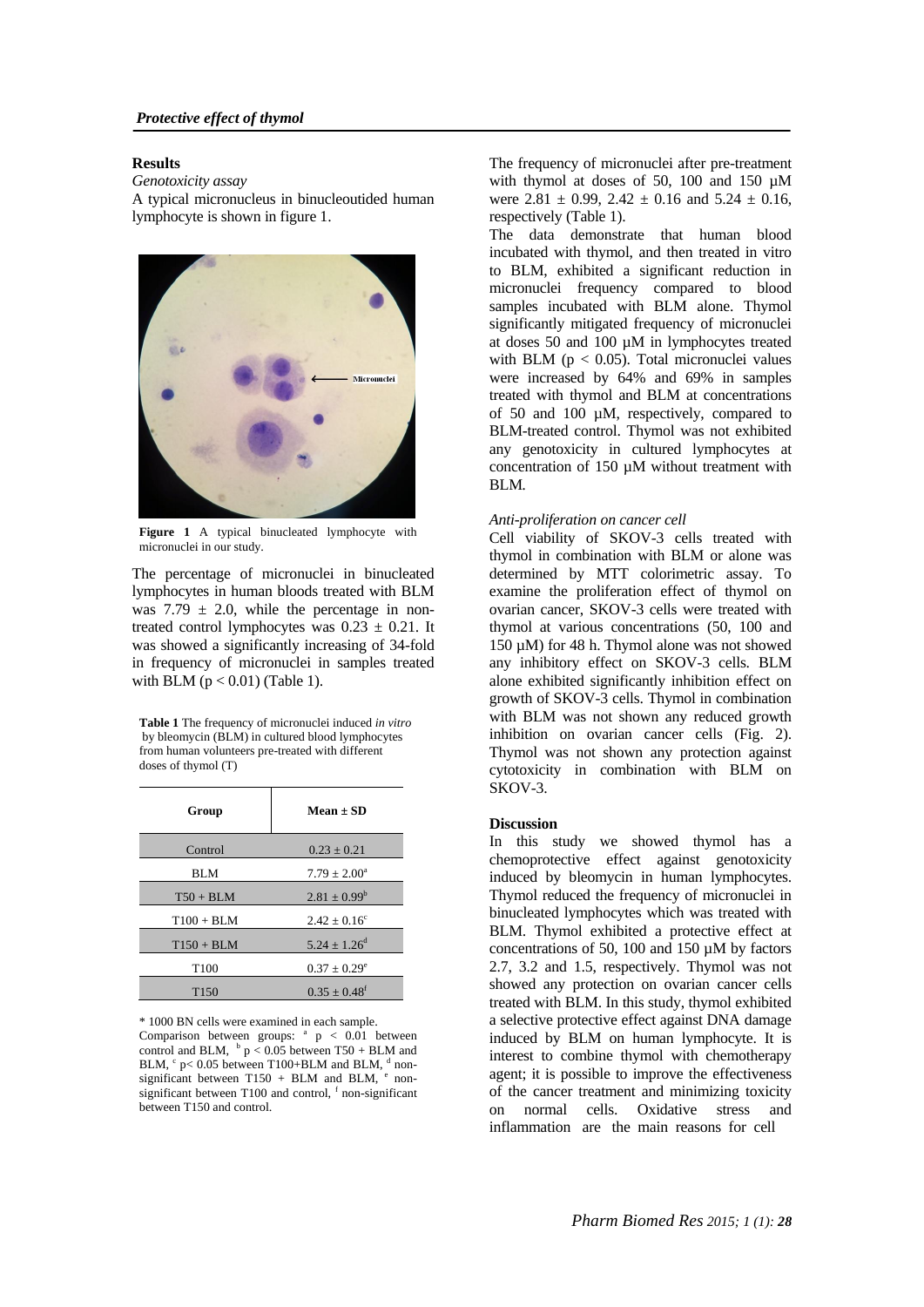

**Figure 2** Anti-proliferative effects of thymol (T) (50, 100 and 150  $\mu$ M) with bleomycin (BLM) (10  $\mu$ g/ml) on ovarian cancer cell (SKOV-3). P < 0.05 comparison control with BLM

toxicity and pathogenesis of pulmonary fibrosis induced by BLM (5). Several studies reported that antioxidants and anti-inflammatory agents have protective roles in mitigation of BLM toxicity in normal tissues. N-acetylcystein amide, ellagic acid, corilagin, and andrographolide attenuated production oxidative stress and proinflammatory process in lung toxicity caused by BLM, and had protective effects  $(4, 27-30)$ . Oxidative stress and inflammations are contributed in DNA damages and caused chromosome instability and mutagenesis induced by BLM in the cells (31-33). The role proinflammatory process and oxidative stress are different in the normal and cancer cells. However anti-inflammatory agents and antioxidants protect normal cells against serious effect of oxidative stress, there is an interaction between tumor cells and pro-inflammatory mediators. Cytokines and pro-inflammatory conditions promote tumor cell proliferation, growth, and invasion. Proinflammatory mediators and ROS play critical roles in tumor cell growth. Based these mechanisms, anti-inflammatory agents and antioxidants block inflammation pathways and oxidative stress to may reduce the growth of cancer cells (34-36). Thymol as a naturally monotherpene compound has numerous biological activities on cells mainly through antioxidant and anti-inflammatory effects.

Thymol prevented oxidative stress-induced damage to liver cells through suppression of ROS and MDA levels and increase of GSH level (37). Thymol protected oxidative stress-myocardial infarction in rats by its anti-lipid peroxidation and antioxidant properties and near normalization of reduced GSH, vitamin C, and vitamin E levels (38). Thymol ameliorated airway inflammation in ovalbumin-induced mouse asthma, through inhibiting NF-κB activation (39). Thymol exerted anti-inflammatory property in lipopolysaccharide-stimulated mouse mammary epithelial cells by interfering the activation of nuclear factor kappa **(**NF-κB) and mitogenactivated protein kinases (MAPK) signaling pathways (40). These results showed thymol has anti-inflammatory effects through suppression of several biomarkers involved in inflammation. It is suggested that the protective effect of thymol against genotoxicity induced by BLM is probably related to its antioxidant and anti-inflammation.

#### **Conclusion**

The present study shows that thymol could reduce the genotoxic effect of bleomycin on human lymphocyte. It was also shown that neither enhanced cell death nor cell protective effect was observed using thymol pre-treatment of SKOV-3 cancer cells. On the basis of these results, further investigations and as well as *in vivo* experiments must be performed to suggest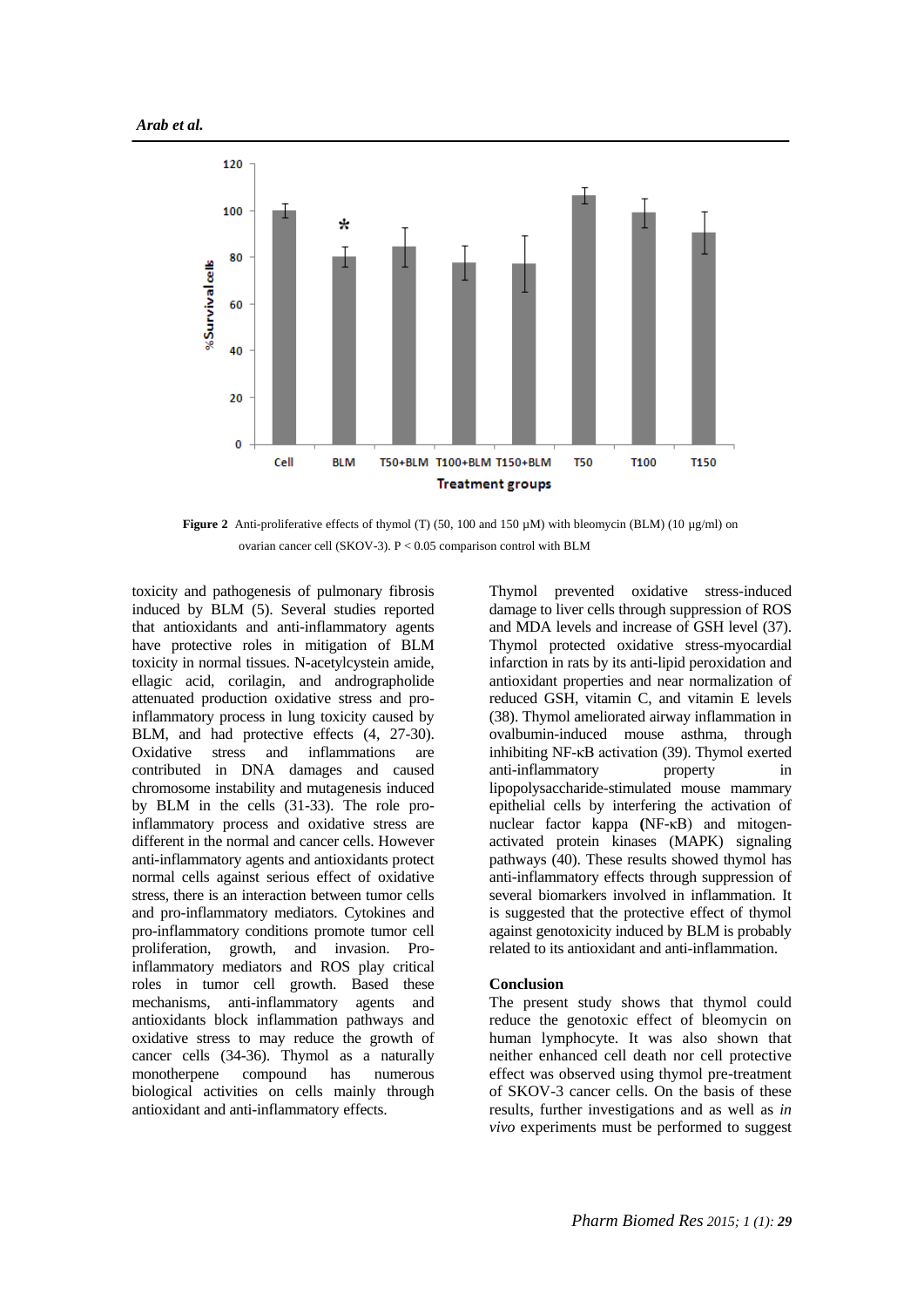the possible clinical applications of these combinations in patients.

#### **Acknowledgements**

This study was supported by a grant from Mazandaran University of Medical Sciences, Sari, Iran (91-275).

# **References**

- **1.** Kawanishi S, Hiraku Y. Amplification of anticancer drug-induced DNA damage and apoptosis by DNA-binding compounds. Curr Med Chem Anticancer Agents 2004;4:415-9.
- **2.** Conklin KA. Dietary antioxidants during cancer chemotherapy: impact on chemotherapeutic effectiveness and development of side effects. Nutr Cancer 2000;37:1-18.
- **3.** Kilic T, Parlakpinar H, Polat A, Taslidere E, Vardi N, Sarihan E, et al. Protective and therapeutic effect of molsidomine on bleomycininduced lung fibrosis in rats. Inflammation  $2014:37:1167-78$
- **4.** Tobwala S, Fan W, Stoeger T, Ercal N. Nacetylcysteine amide, a thiol antioxidant, prevents bleomycin-induced toxicity in human alveolar basal epithelial cells (A549). Free Radic Res 2013;47:740-9.
- **5.** Zhou CF, Zhou DC, Zhang JX, Wang F, Cha WS, Wu CH, et al. Bleomycin-induced epithelial-mesenchymal transition in sclerotic skin of mice: possible role of oxidative stress in the pathogenesis. Toxicol Appl Pharmacol 2014;277:250-8.
- **6.** Batty N, Hagemeister FB, Feng L, Romaguera JE, Rodriguez MA, McLaughlin P, et al. Doxorubicin, bleomycin, vinblastine and dacarbazine chemotherapy with interferon for advanced stage classic Hodgkin lymphoma: a 10 year follow-up study. Leuk Lymphoma  $2012.53:801.6$
- **7.** Linnert M, Gehl J. Bleomycin treatment of brain tumors: an evaluation. Anticancer Drugs 2009;20:157-64.
- **8.** Kunitoh H, Tamura T, Shibata T, Imai M, Nishiwaki Y, Nishio M, et al. A randomised trial of intrapericardial bleomycin for malignant pericardial effusion with lung cancer (JCOG9811). Br J Cancer 2009;100:464-9.
- **9.** Quaglino P, Mortera C, Osella-Abate S, Barberis M, Illengo M, Rissone M, et al. Electrochemotherapy with intravenous bleomycin in the local treatment of skin melanoma metastases. Ann Surg Oncol 2008;15:2215-22.
- **10.** Regulus P, Duroux B, Bayle PA, Favier A, Cadet J, Ravanat JL. Oxidation of the sugar moiety of DNA by ionizing radiation or bleomycin could induce the formation of a cluster DNA lesion. Proc Natl Acad Sci USA 2007;104:14032-7.
- **11.** Hoffmann GR, Buccola J, Merz MS, Littlefield LG. Structure-activity analysis of the potentiation by aminothiols of the chromosome-damaging effect of bleomycin in G0 human lymphocytes. Environ Mol Mutagen 2001;37:117-27.

#### **Conflict of interest statement**

The authors declared no potential conflict of interest with respect to the authorship, and/or publication of this study.

- **12.** Maffei F, Carbone F, Angelini S, Forti GC, Norppa H, Hrelia P. Micronuclei frequency induced by bleomycin in human peripheral lymphocytes: correlating BLHX polymorphism with mutagen sensitivity. Mutat Res 2008;639:20- 6.
- **13.** Lee R, Kim YJ, Lee YJ, Chung HW. The selective effect of genistein on the toxicity of bleomycin in normal lymphocytes and HL-60 cells. Toxicology 2004;195:87-95.
- **14.** Fyfe AJ, McKay P. Toxicities associated with bleomycin. J R Coll Physicians Edinb 2010;40:213-5.
- **15.** Sugiyama M, Kumagai T. Molecular and structural biology of bleomycin and its resistance determinants. J Biosci Bioeng 2002;93:105-16.
- **16.** Sajed H, Sahebkar A, Iranshahi M. Zataria multiflora Boiss. (Shirazi thyme)--an ancient condiment with modern pharmaceutical uses. J Ethnopharmacol 2013;145:686-98.
- **17.** Schmidt E, Wanner J, Hiiferl M, Jirovetz L, Buchbauer G, Gochev V, et al. Chemical composition, olfactory analysis and antibacterial activity of Thymus vulgaris chemotypes geraniol, 4-thujanol/terpinen-4-ol, thymol and linalool cultivated in southern France. Nat Prod Commun 2012;7:1095-8.
- **18.** Hosseinimehr SJ, Mahmoudzadeh A, Ahmadi A, Ashrafi SA, Shafaghati N, Hedayati N. The Radioprotective effect of Zataria multiflora against genotoxicity induced by  $γ$  irradiation in human blood lymphocytes. Cancer biotherapy & radiopharmaceuticals 2011;26:325-9.
- **19.** Azuma Y, Ozasa N, Ueda Y, Takagi N. Pharmacological studies on the antiinflammatory action of phenolic compounds. J Dent Res 1986;65:53-6.
- **20.** Alam K, Nagi MN, Badary OA, Al-Shabanah OA, Al-Rikabi AC, Al-Bekairi AM. The protective action of thymol against carbon tetrachloride hepatotoxicity in mice. Pharmacol  $Res 1999:40:159-63$ .
- **21.** P RA, Nageshwar Rao B, Satish Rao BS. *In vivo* radioprotective potential of thymol, a monoterpene phenol derivative of cymene. Mutat Res 2011;726:136-45.
- **22.** Al-Malki AL. Antioxidant Properties of Thymol and Butylated Hydroxytoluene in Carbon Tetrachloride–Induced Mice Liver Injury. JKAU: Sci 2010;22:239-48.
- **23.** Kruk I, Michalska T, Lichszteld K, Kladna A, Aboul-Enein HY. The effect of thymol and its derivatives on reactions generating reactive oxygen species. Chemosphere 2000;41:1059-64.